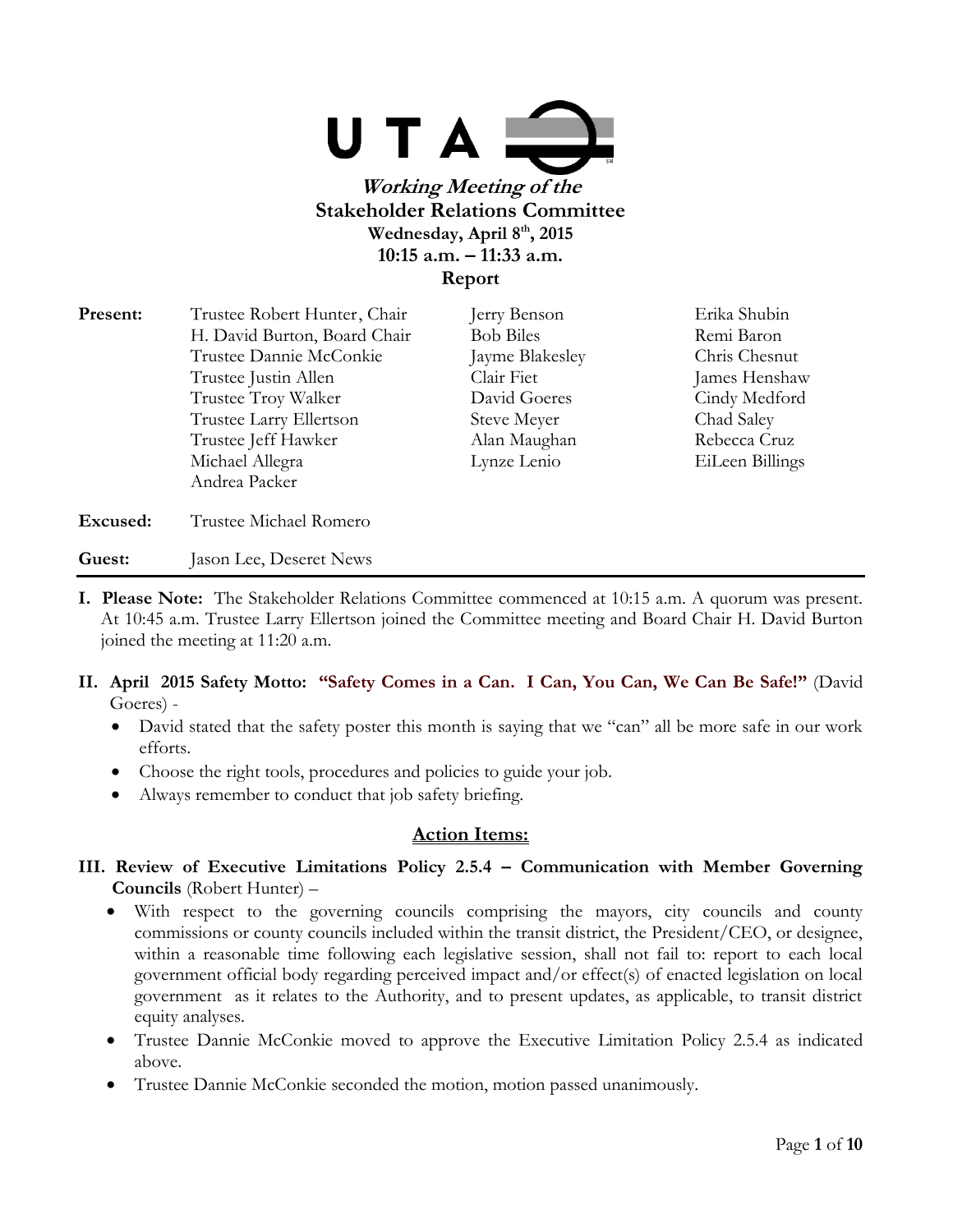## **IV. Compliance Report on Customer and Public Feedback** (Andrea Packer) -

- Annual Benchmark Survey:
	- 1. Annual Effort: Focus groups; then follow up with telephone and online surveys.
	- 2. Conducted 601 surveys, margin of error  $+/- 4\%$ .
	- 3. Surveyed all four counties in UTA's service area.
	- 4. Designed to Gauge:
		- a. Overall public perception of UTA.
		- b. Public perception of UTA's services.
		- c. Potential motivators to ride transit.
		- d. Seen any messages/information regarding UTA.
		- e. Where people see/look for information.
	- Survey Highlights from FY 2013 to April 2015:
		- 1. Question: Using a 1-7 scale, how would you rate the overall quality of transportation along the Wasatch Front (this question refers to transportation in general, not just UTA)?
			- a. Survey results indicated a rating of 5.02
		- 2. Question: Considering the ways public transit has changed over the past several years, are you satisfied or dissatisfied with the direction public transit is going?

|                                      | 2013 | 2014   | 2015 |
|--------------------------------------|------|--------|------|
| Somewhat Satisfied to Very Satisfied | 78%  | $77\%$ | 80%  |

3. Question: Overall, do you have a favorable or unfavorable impression of UTA? Comparing most favorable to most unfavorable  $= 7$  to 1 positive ratio:

|                    | 2013   | 2014   | 2015 |
|--------------------|--------|--------|------|
| Somewhat Favorable | $31\%$ | $27\%$ | 28%  |
| Favorable          | 25%    | $27\%$ | 29%  |
| Very Favorable     | 16%    | 18%    | 17%  |
| Mean:              | 5.03   | 5.16   | 5.15 |

4. Does UTA make good use of public funds? Results were 3 to one positive ratio:

|                       | 2013   | 2014   | 2015   |
|-----------------------|--------|--------|--------|
| Somewhat Agree        | 29%    | 28%    | 23%    |
| Agree                 | 16%    | 20%    | 20%    |
| <b>Strongly Agree</b> | $11\%$ | $11\%$ | $11\%$ |
| Mean:                 | 4.61   | 4.75   | 4.61   |

5. UTA finishes transit construction projects on time and under budget. Peak in 2013 was when four lines opened.

|                       | 2013 | 2014   | 2015 |
|-----------------------|------|--------|------|
| Somewhat Agree        | 20%  | 19%    | 20%  |
| Agree                 | 26%  | 23%    | 24%  |
| <b>Strongly Agree</b> | 17%  | $17\%$ | 12%  |
| Mean:                 | 5.33 | 5.24   | 4.96 |

6. In the past six months, have you seen or heard (during 2013 UTA had many safety ads due to the opening of four new lines):

|                           | 2013   | 2014   | 2015   |
|---------------------------|--------|--------|--------|
| Ads about rail safety     | 72%    | 58%    | $54\%$ |
| Ads about services/riding | $50\%$ | $53\%$ | 80%    |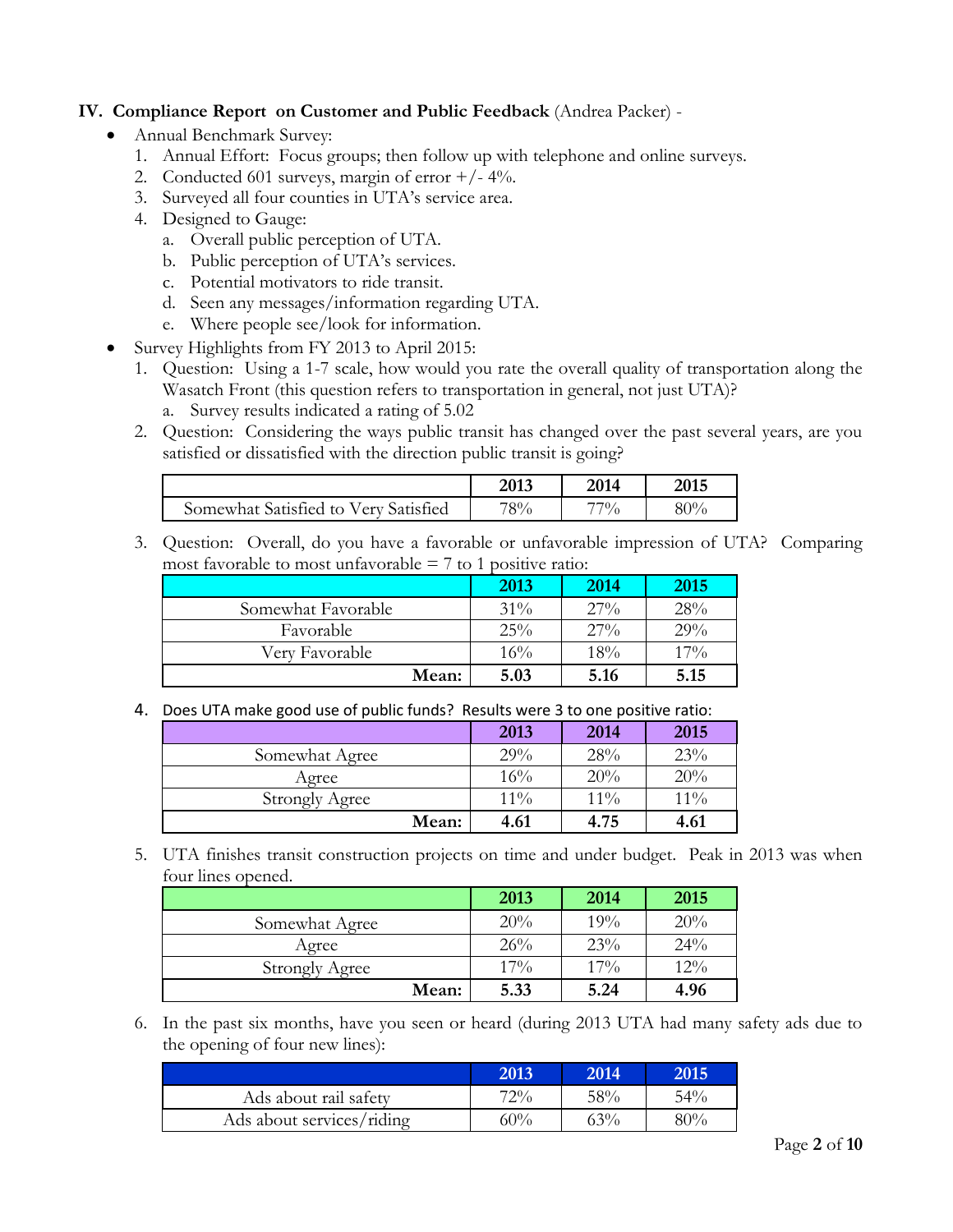7. Where did you see or hear the ad about services/riding UTA (Next survey will also include "Online")?

|            | 2013  | 2014  | 2015 |
|------------|-------|-------|------|
| Television | 57%   | 57%   | 63%  |
| Radio      | 21%   | 17%   | 29%  |
| Newspaper  | $7\%$ | $6\%$ | 10%  |
| Outdoor    | $4\%$ | $7\%$ | 12%  |

8. Question: On a scale of 1-7, do you have a favorable impression of TRAX (the results were 10 to 1 positive ratio)?

|                    | 2013   | 2014   | 2015   |
|--------------------|--------|--------|--------|
| Somewhat Favorable | $22\%$ | $21\%$ | $22\%$ |
| Favorable          | 35%    | $31\%$ | 32%    |
| Very Favorable     | 25%    | 26%    | 24%    |
| Mean:              | 5.50   | 5.45   | 5.46   |

9. Question: Do you have a favorable impression of buses?

|                    | 2013   | 2014   | 2015   |
|--------------------|--------|--------|--------|
| Somewhat Favorable | $32\%$ | $21\%$ | $22\%$ |
| Favorable          | $13\%$ | $31\%$ | 32%    |
| Very Favorable     | 13%    | 26%    | 24%    |
| Mean:              | 5.50   | 5.45   | 5.46   |

10. Question: do you have a favorable impression of FrontRunner?

|                    | 2013   | 2014 | 2015 |
|--------------------|--------|------|------|
| Somewhat Favorable | 20%    | 20%  | 18%  |
| Favorable          | 30%    | 29%  | 31%  |
| Very Favorable     | $24\%$ | 26%  | 26%  |
| Mean:              | 5.53   | 5.53 | 5.57 |

<sup>11.</sup> When asked if the persons being surveyed had a car or an alternative mode of transportation available, approximately 96% answered "Yes".

<sup>12.</sup> Would each of the following make you more inclined to ride transit (on a 1-7 scale)?

|                              | 2013 | 2014 | 2015 |
|------------------------------|------|------|------|
| <b>Higher Gas Prices</b>     | 4.77 | 4.47 | 4.54 |
| Poor Air Quality Days        | 4.49 | 4.54 | 4.26 |
| More Coverage/Routes         | 5.41 | 5.36 | 5.35 |
| More Frequency               | 5.31 | 5.22 | 5.22 |
| Traffic/Congestion           | 5.05 | 4.89 | 4.92 |
| Cost/Availability of Parking | 4.85 | 4.71 | 4.78 |

13. In the past 12 months, have you used the following for information about riding UTA?

|                           | 2013 | 2014   | 2015   |
|---------------------------|------|--------|--------|
| UTA Website               | 45%  | 47%    | 45%    |
| UTA Customer Service      | 10%  | $11\%$ | 13%    |
| Bus Stops/Train Platforms | 39%  | 38%    | $37\%$ |
| Printed Schedules         | 36%  | $32\%$ | 31%    |
| Mobile Device/Smartphone  | 19%  | 24%    | $27\%$ |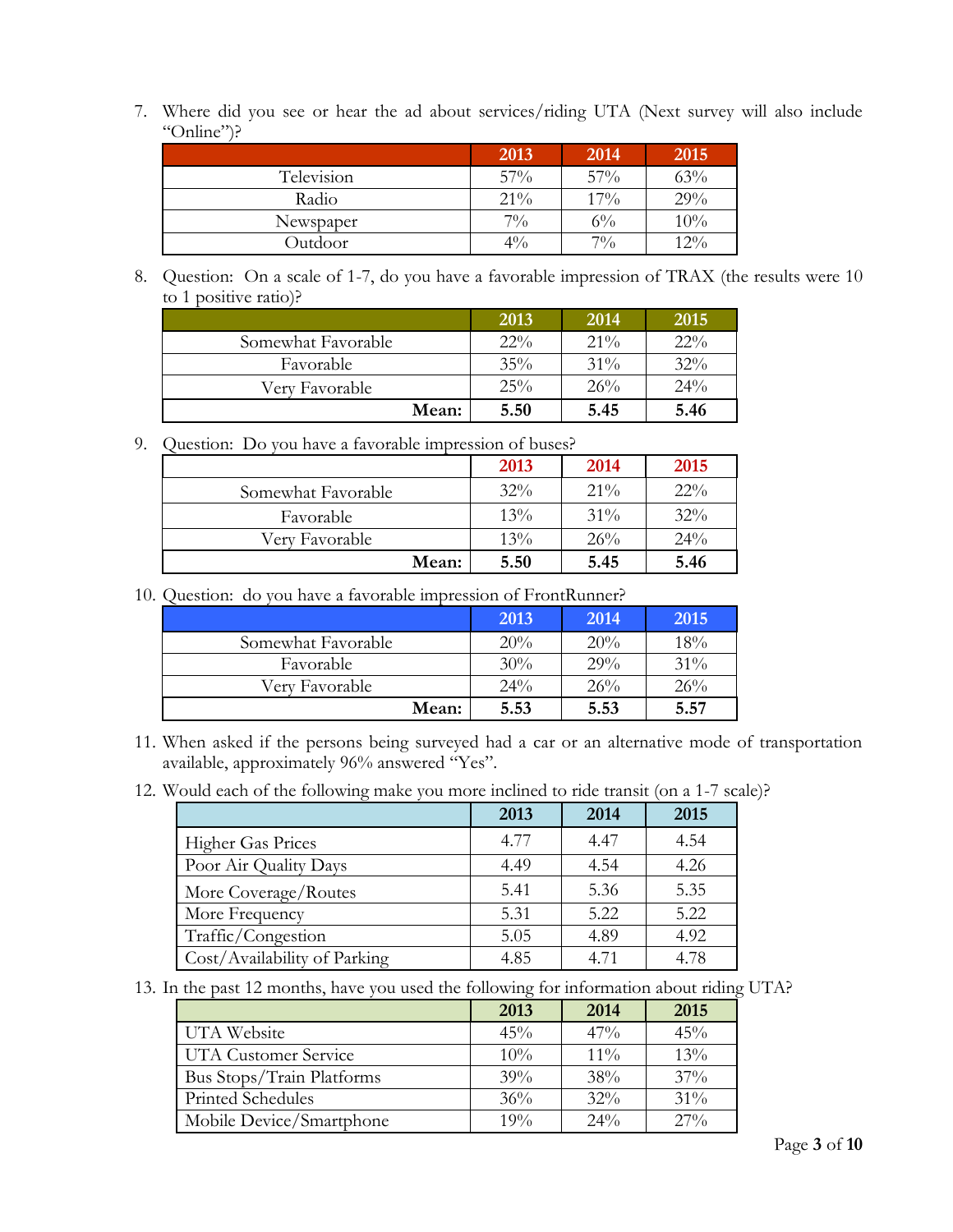14. If you wanted information, where would you look first?

|                           | 2013  | 2014   | 2015 |
|---------------------------|-------|--------|------|
| UTA Website               | 74%   | $81\%$ | 83%  |
| UTA Customer Service      | $6\%$ | $11\%$ | 20%  |
| Bus Stops/Train Platforms | $2\%$ | $11\%$ | 20%  |
| Printed Schedules         | $3\%$ | $15\%$ | 29%  |
| Mobile Device/Smartphone  | $5\%$ | 18%    | 34%  |

# Customer Service, Website and Trip Planner

Customer Service – Customer Call Center:

| 2014                           | 2013    | 2012    | 2011    |
|--------------------------------|---------|---------|---------|
| <b>Total Calls:</b><br>508,735 | 765,729 | 862,214 | 916,641 |

- 1. 34% reduction over previous year; 44% since 2011 peak.
- 2. Duration of calls increasing due to new services and programs such as FarePay.
- 3. Call abandoned rate is 7%. UTA's goal is 3% to 6%.
- 4. Customer Call Center is open on Monday Saturday, 6:00 a.m. to 7:00 p.m.
- New Customer Tools, such as the implementation of the IVR System, are the main reason for the decline in calls:
	- 1. Automated "next bus" phone system.
		- a. 346,489 call during  $2014 = 41\%$  of total calls
		- b. 14% increase
		- c. Also available in Spanish. Spanish calls = 330% increase.
	- 2. RideTime SMS text, real-time next bus information"
		- a. 3,000 average weekday; 1,300 average weekend.
		- b. Up to 4,000 texts on an average weekday YTD.
	- 3. Social Media and Mobile:
		- a. Two full-time employees to handle Twitter.
		- b. Service information on Twitter from 5:00 a.m. until 8:00 p.m.
		- c. More than 33 apps available on all platforms.
- Customer Concerns:

|                     | 2014   | 2013   | 2012   | 2011   |
|---------------------|--------|--------|--------|--------|
| <b>Total Calls:</b> | 54,269 | 64,736 | 55,522 | 53,011 |

- 1. FY 2014 =  $16\%$  decrease over previous year.
- 2. Back to pre-2013 levels. Peaked in 2013 due to new project openings, change day schedules and FarePay.
- 3. Open Monday Friday, 6:00 a.m. 7:00 p.m. and on Saturdays from 8:30 a.m. until 5:00 p.m.
- Customer Comment System:
	- 1. Understand customer needs and experience.
	- 2. Logs customer comments via phone, email, website, mail, etc.
	- 3. Routes comments to appropriate department for investigation and response.
		- a. Comments are routed within 24 hours.
		- b. Comments are to be resolved within 7 days.
	- 4. System generates monthly reports used to track and address issues.
	- 5. Upgrade launched last December new tools and features allow for better tracking.
	- 6. Next year's report will include additional information regarding new tools and features.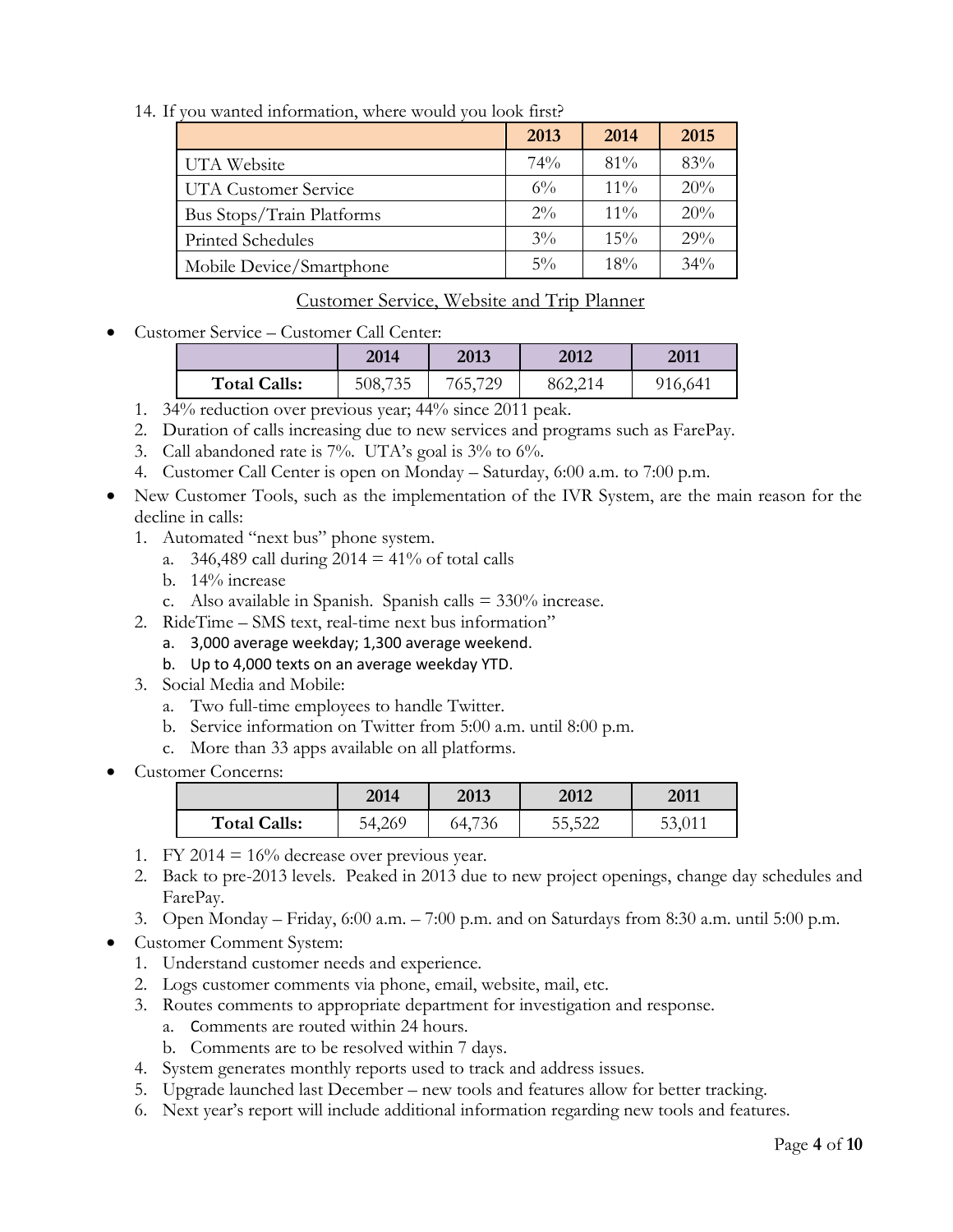- Top Comments:
	- 1. Commendations among top 5 comments all 4 years. Information leads to improvements
	- 2. FY 2011: FY 2011:
		- a. Customer Interaction: 10.2% a. TVM Problems: 10.8%
		-
		- c. Commendation: 7.5% c. Commendation: 7.1%
		- d. Late Bus/Train:  $7.3\%$  d. Pass-by:  $6.5\%$
		- e. Time/Schedule: 7.1% e. Late Bus/Train: 5.4%

FY 2013: FY 2014:

- a. TVM Problems: 9.8% a. Customer Error: 9.95
- b. Commendations:  $6.3\%$  b. Commendations:  $8.1\%$
- c. Customer Interaction:  $6.2\%$  c. TVM Problems:  $7.3\%$
- d. Late Bus/Train: 6.1% d. FarePay Adjust: 7.0%
- 
- 
- b. Pass-By: 8.6% b. Customer Interaction: 8.0%
	-
	-

- 
- 
- 
- 
- 
- e. Time Schedules: 4.9% e. Customer Interaction: 5.3%
- Lost and Found:
	- 1. Three locations: Salt Lake Downtown Intermodal Hub; Weber and Utah Counties.
	- 2. Items turned into secure location, logged into database.
	- 3. Items held 30-days. Unclaimed items are discarded or donated.
		- a. FY 2014: 23,603 items 5,780 returned
		- b. FY 2013: 23,826 items 5,516 returned
- UTA Website:

|              | Annual     | Monthly   | Daily  |
|--------------|------------|-----------|--------|
| Site Visits: | 5,791,753  | 482,646   | 15,868 |
| Page Views:  | 20,871,566 | 1,739,297 | 57,182 |

- 1. Average session 3.06 minutes.
- 2. First-time user visits  $= 35.17\%$  of traffic.
- 3. User Groups:
	- a. Mobile =  $52.74\%$
	- b. Desktop =  $40.33\%$
- 4. Slightly lower than 2013 volumes. Switched to Google Analytics in 2013; more accurate reporting of website statistics.
- Website primarily used for service information.
	- 1. Route/Schedule Map
	- 2. Fare Information
- 
- 3. Trip Planner
- 4. Shopping Cart
- 5. Customer Service
- 6. Careers and Projects
- Website redesign is underway: Launched last December/New Vendors. Upgraded features will include navigation, most visited sites, ways to streamline process, and fewer steps required to retrieve requested information.
- Trip Planner Improved:
	- 1. Upgrade launched during December 2013:
		- a. Improved address recognition
		- b. Clickable map and mode selection
		- c. Fare/Cost calculator
		- 2. Additional improvements coming"
			- a. Abbreviation issue for directions (N, S, E, W)
			- b. Abbreviation issue for terms (Street, BLVD, etc.)
- d. Detours included
- e. Walking distances included
- f. User-selected landmarks

c. Tablet =  $6.93\%$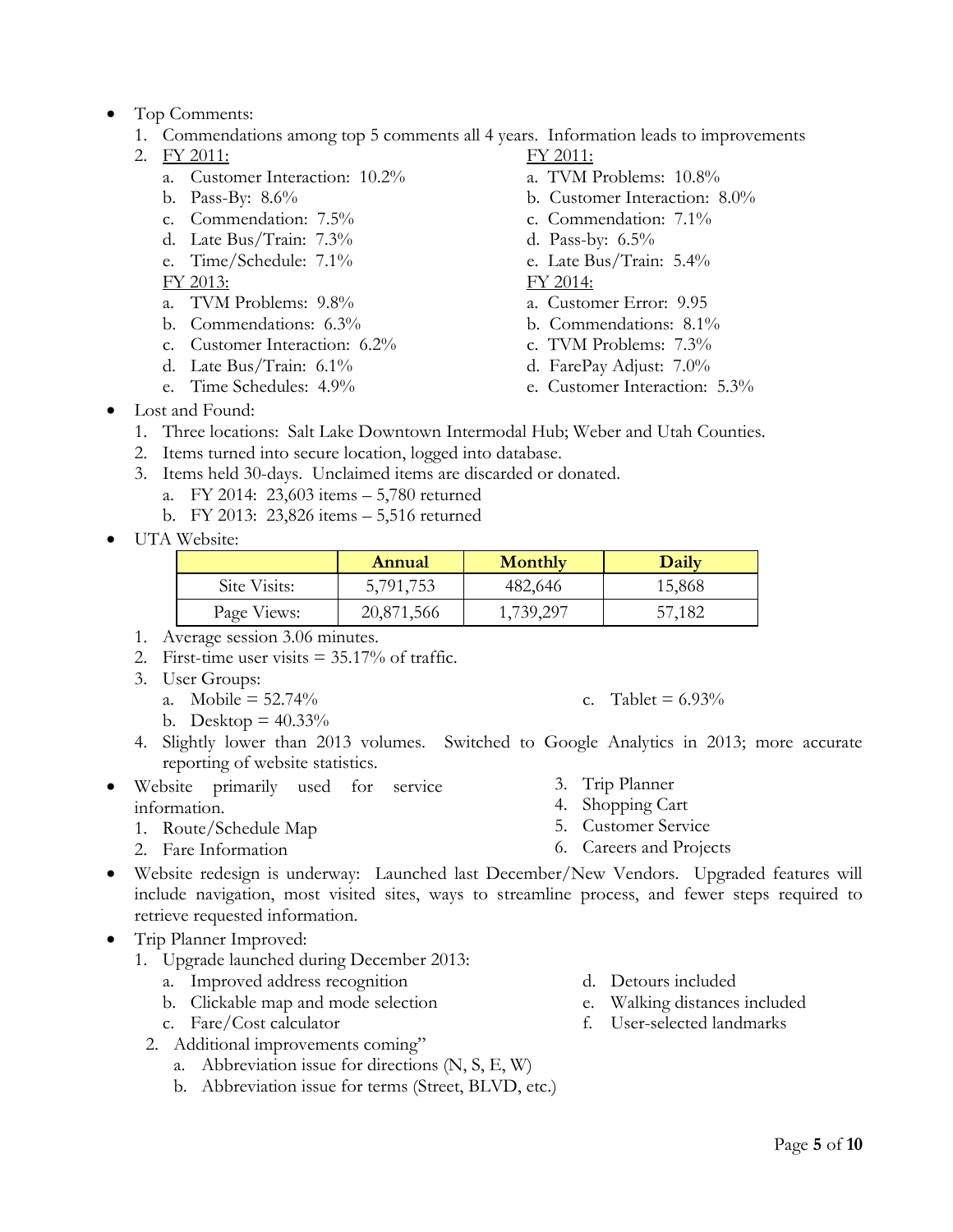- **Action Item: The Stakeholder Relations Committee requested that Andrea Packer condense this Compliance Report on Customer and Public Feedback report into a 5-10 minute presentation. It would be very beneficial to take the abbreviated presentation to all the COG meetings. This presentation is innovative and conveys an accurate and positive image of UTA that should be presented to all our mayors, councils, commissioners and other elected officials.**
- **V. Approve March 11th, 2015 Stakeholder Relations Committee Meeting Report** (Robert Hunter)
	- Trustee Troy Walker moved to approve the March  $11<sup>th</sup>$ , 2015, Stakeholder Relations Committee report, as written.
	- Trustee Larry Ellertson seconded the motion, motion passed unanimously.

### **Information Items:**

### **VI. Community Advisory Task Force** (Chad Saley) –

- Purpose of the group is to provide UTA with feedback regarding services, studies or other projects.
- Provides an outside point of view:
	- 1. Quarterly in-person meetings, more frequent online interactions.
	- 2. Partnership of UTA Planning and Public Relations Departments.
- The twenty-five group members represent:
	- 1. Riders: Nine members consisting of frequent and in-frequent, all modes and transportation dependent.
- Business Community: Chambers, large and small businesses.
- Advocacy Groups: Low income, air quality, cycling.
- The Task Force currently has eight business representatives, seven advocacy group representatives, and nine rider representatives.
- The first meeting of the Community Transit Task Force has been scheduled for Thursday, April 23<sup>rd</sup> from 3:00 p.m. to 5:00 p.m. in the Golden Spike Board Rooms at FrontLines Headquarters.
- **Action Item: The Stakeholder Relations Committee members agreed that developments of the Advisory Task Force should be a standing item on the monthly agenda.**

### **VII. Social Media Update** (Lynze Lenio) -

- During February, social media focus on:
	- 1. Tim Conway, UTA's longest serving employee. Tim started driving for Salt Lake City Lines during 1969 for 42.71 per hour. Just a note: 1969 was the year that Neil Armstrong walked on the moon. Tim also met his wife on the bus.
	- 2. Customer Kathryn Luke has been riding UTA since the 1950's. This was when the business first started to operate.
	- 3. Social Media depicted historic photos of UTA. In one photo you can see Michael Allegra and Debbie Skeen working for the successful future of public transit in Utah.
	- 4. UTA had a FarePay Scavenger hunt covering six counties. Six \$45.00 FarePay vouchers were found within hours.
	- 5. March 18<sup>th</sup>, 2015 was the national Transit Driver Appreciation Day. UTA joined with the public in celebrating the contributions of our hard-working bus drivers and rail operators. Several of UTA's customers posted wonderful and appreciative messages regarding their drivers and operators.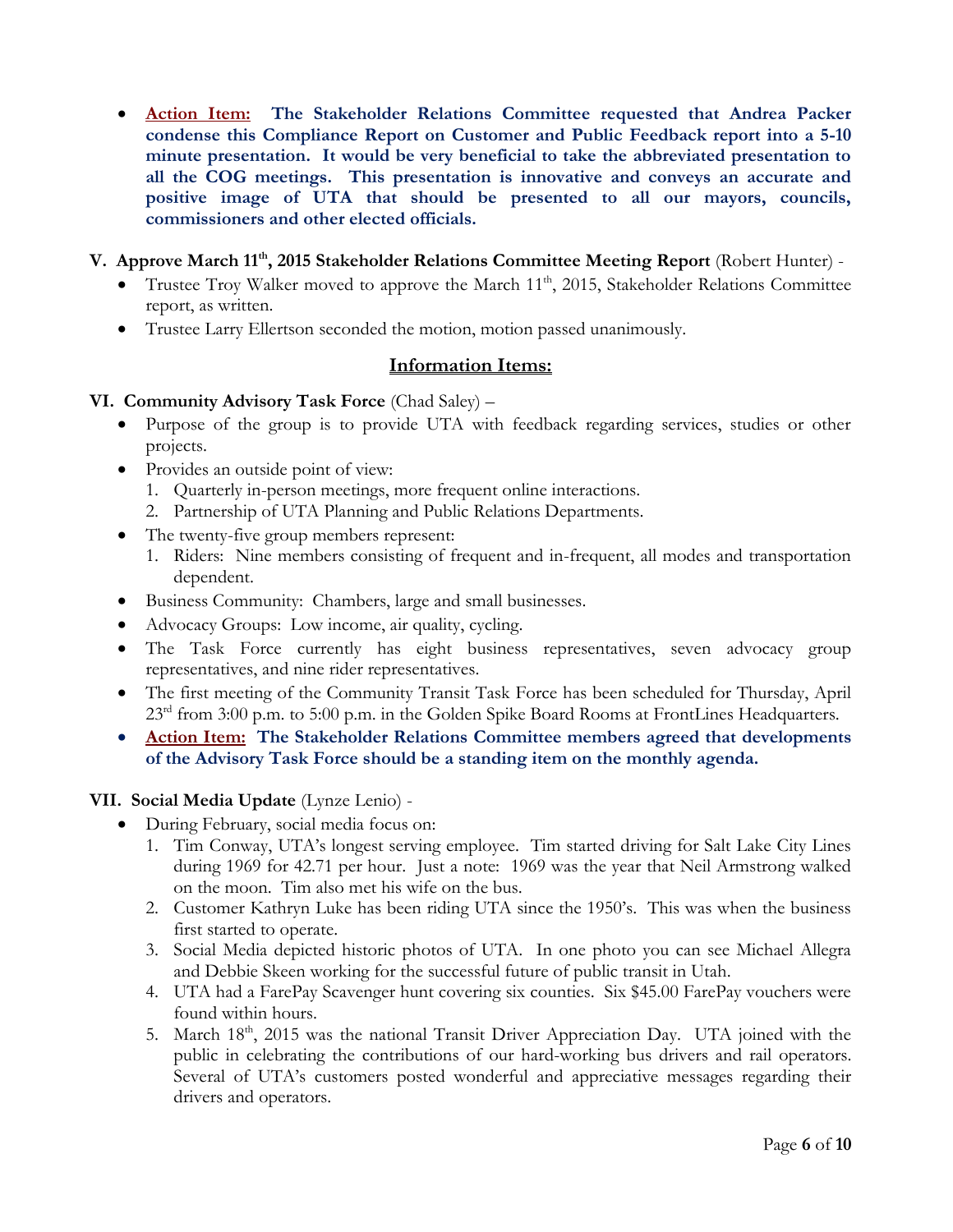- 6. On Happy St. Patrick's Day, March  $17<sup>th</sup>$ , UTA gave away candy bars to riders wearing green on the Green TRAX line. Approximately 500 candy bars were awarded to our customers.
- 7. Exploring the Historic Avenues on Route 11: Route 11 winds its way through the avenues, one of Salt Lake City's oldest neighborhoods. While riding this route you will have the opportunity of seeing some architectural gems and historical spots. Such as:
	- a. The Grave of Brigham Young.
	- b. Oquirrh Scholl and the State Capital
	- c. John a Evans Home
	- d. The old Primary Children's Hospital
	- e. Richard K.A. Kletting Park.
	- f. Mormon Pioneer Memorial Monument
	- g. The Colonial House
	- h. The Salt Lake City Cemetery
	- i. Other routes take you through Historic Sandy City and the newly dedicated Galena Memorial.
- UTA's Board of Trustees recently completed an extensive review of compensation.
- March Twitter Follower Growth: During March, UTA saw an increase of 1,205 followers for a total of 15,559.
- Most Popular Twitter Links for February:
	- 1. March  $20<sup>th</sup> Lamb's Café (243 clicks)$
	- 2. March  $25<sup>th</sup>$  Compensation Review (118 clicks)
	- 3. March 11<sup>th</sup> Sandy/South Jordan Circulator (57 clicks)
	- 4. March 2<sup>nd</sup> UTA's 45<sup>th</sup> Anniversary Kickoff (56 clicks)
	- 5. March 26<sup>th</sup> LDS General Conference Announcement (34 clicks)
- Facebook Growth: UTA gained 114 new Facebook followers during February, for a total of 9,118.
- Top Five (5) Facebook Posts:
	- 1. March 6<sup>th</sup> UTA's longest-serving employee (2.6K reached, 172 likes, comments or shares).
	- 2. March 18<sup>th</sup> Transit Driver Appreciation Day (1.7K reached, 72 likes, comments or shares).
	- 3. March 31<sup>st</sup> GREENBike open for the season (1.3K reached, 60 likes, comments or shares).
	- 4. March  $6<sup>th</sup> UTA's 45<sup>th</sup>$  Anniversary wrap-up (1.1K reached, 53 likes, comments or shares).
	- 5. March 2<sup>nd</sup> UTA's 45 Anniversary Announcement (1.1K reached, 52 likes, comments or shares).

### **VIII. APTA Rail Conference Update** – **Hosted by UTA** (Andrea Packer) -

- UTA is hosting the 2015 APTA Rail Conference which is scheduled for **June 21-24, 2015,** at the Grand America Hotel, 555 S. Main Street, Salt Lake City, Utah.
- UTA's Board members will participate as Conference Ambassadors.
- Friday, June 19<sup>th</sup>: Cherryl Beveridge is heading up the Community Service project at the LDS Church Humanitarian Center.
- Saturday, June  $20^{\text{th}}$ :
	- 1. International Rail rodeo, with activities from June  $18<sup>th</sup> 21<sup>st</sup>$ .
	- 2. The APTA Rail Rodeo is scheduled at the Jordan River Service Center for June 18<sup>th</sup> through June 20<sup>th</sup>. Teams, maintenance and operations, from all over America will be competing in this event. This event tests knowledge, safety, professionalism, customer service and driving abilities. The International Rodeo Committee came during March to confer with UTA.
	- 3. The local rodeo will be held on Sunday, June  $20<sup>th</sup>$ . The two UTA contestants for this rodeo have already been selected.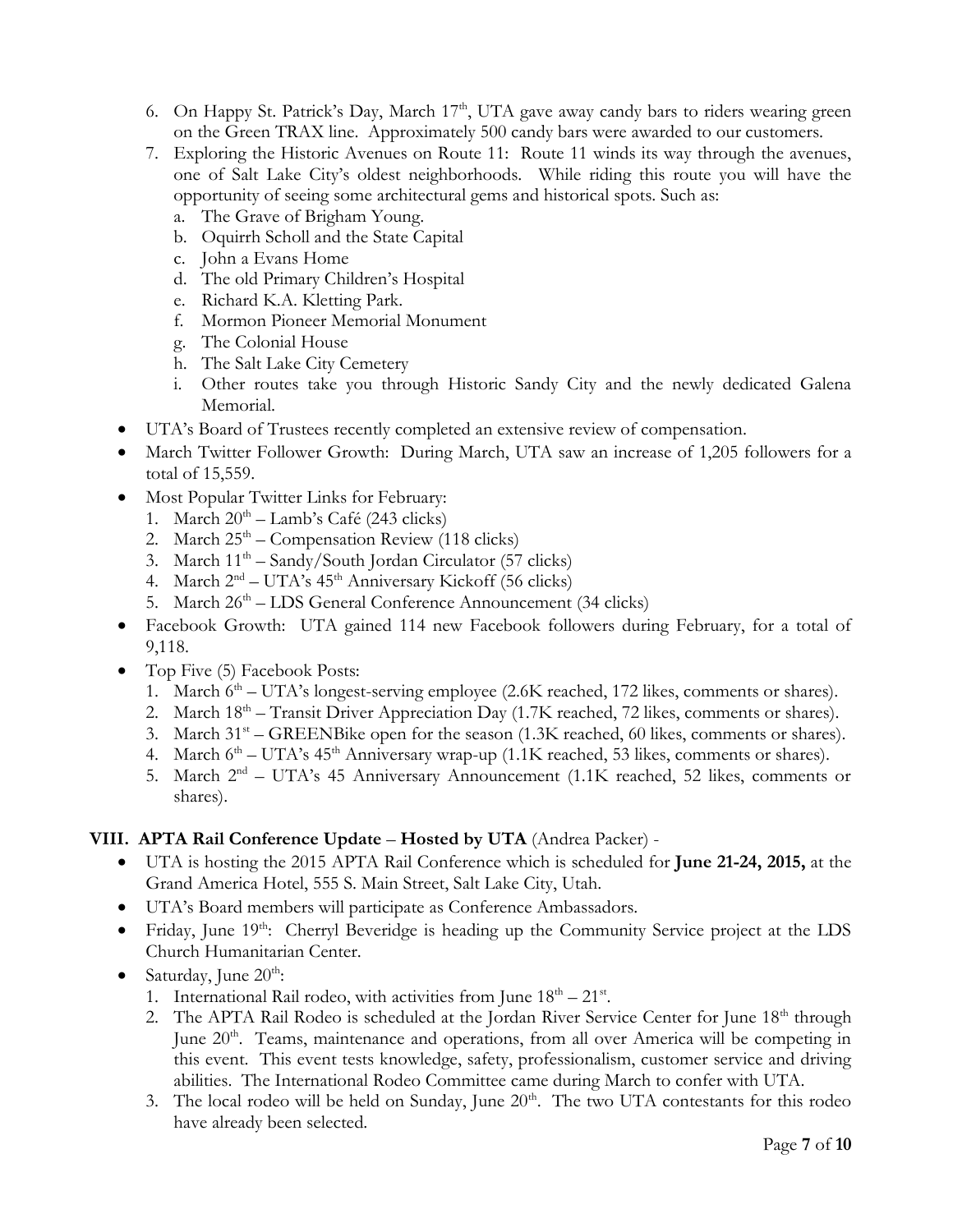- 4. Rail Safety Seminar
- 5. APTA Board of Directors Meeting
- 6. NTI Course Understanding ADA
- 7. From 7:00 p.m. until 10:00 p.m. a reception, hosted by UTA, will be held at the Olympic Plaza and the University of Utah Rice-Eccles Stadium.
- Sunday, June  $21^{st}$ :
	- 1. Host Tour to attend "Music and the Spoken Word Service in Temple Square.
	- 2. Mid Managers Leadership Development
	- 3. Welcome Reception at Product and Services Showcase.
	- 4. International Rail Rodeo Awards.
- $\bullet$  Monday, June 22<sup>nd</sup>:
	- 1. Regarding the June 22<sup>nd</sup> Opening Session: Utah Governor Gary Herbert, Former Senator Bob Bennett, Speaker of the House Greg Hughes, and Salt Lake City Mayor Ralph Becker have been invited to speak..
- $\bullet$  Monday, June 22<sup>nd</sup> through Wednesday, June 23<sup>rd</sup>, several concurrent sessions will be held regarding numerous rail transportation topics.
- Throughout the Conference, workshops and technical sessions will cover timely issues of widespread interest in operations, technology, safety, security, planning, finance, capital projects, and technical aspects of providing all modes of rail service: urban, commuter, high-speed and intercity.
- This conference will also feature the industry's premier products and services showcase to learn more about advances in railroad and rail transit markets.
- Technical Tours are scheduled for Tuesday, June 23<sup>rd</sup>, 2015, with a repeat of tours on Wednesday, June 24<sup>th</sup>.
	- 1. Jordan River Service Center TRAX Light Rail Operations.
	- 2. Jordan River Service Center TRAX Light Rail Vehicle Maintenance.
	- 3. Warm Springs FrontRunner Vehicle Maintenance.
	- 4. Sugar House Line, transit and redevelopment work together
	- 5. Airport TRAX Line and Construction.
	- 6. Bike Share Program.
	- 7. Transit Oriented Development Sandy Civic Center.
	- 8. Transit Oriented Development City Creek Center
	- 9. Mountain Accord (going to the mountains, 11,000 ft. elevation). This will be an 8-hour tour scheduled for Tuesday from 2:15 p.m. until 10:00 p.m.
- A hospitality service will be set up at UTA's Welcome Center at the Salt Lake International Airport.
- APTA is working hard to finalize the Rail Conference program and it will soon go to print.
- The volunteer list will soon be finalized. This event will require at least 233 volunteers.

### **IX. Liaison, Conference and External Committee Reports** (Michael Allegra) –

• Joint UDOT/UTA Meeting: The Utah Transportation Commission and UTA have a joint meeting scheduled on Wednesday, April  $15<sup>th</sup>$ , 22015. This meeting is in response to the gathering with the UDOT Commission during 2014 where it was decided to continue these joint meetings on an on-going basis. UTA will be hosting this meeting from 11:00 a.m. until 2:15 p.m. in the Golden Spike Board Rooms. From 11:00 a.m. until 12:00 noon, lunch will be served. At 1:45 p.m. until 2:15 p.m. a tour will be conducted of the Central Bus Operations Facility.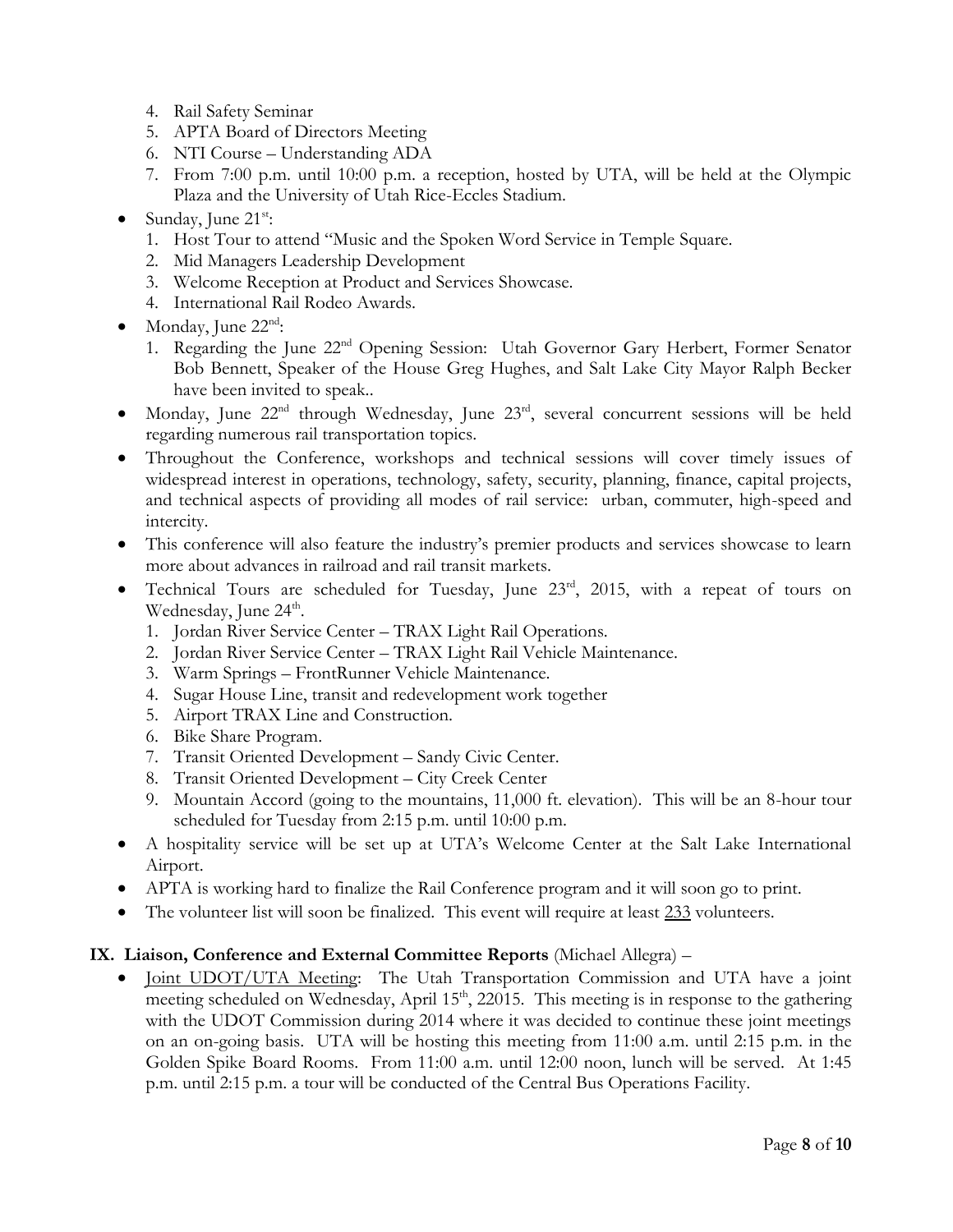- Stand Up 4 Transportation: Michael Allegra reminded everyone that on April  $9<sup>th</sup>$ , 2015, supporters from around the nation are uniting in their communities and online to send a powerful message to Congress that it is time to provide long-term investment for America's transportation network. Only comprehensive, long-term federal funding will enable us to repair, maintain, and adequately expand America's public transportation, roads, bridges, ports, and rail systems to help bring our national transportation system up to speed with the 21st century. Short-term, inconsistent funding slows progress and costs America's taxpayers more in the long run. Mike reported **c**ommunities around the country, as well as UTA, are coming together to take part in Stand Up 4 Transportation Day.
- NTI Transit Academy: Michael Allegra reported that the National Transit Institute (NTI) Transit Academy is being held in Salt Lake City during Monday, April 13<sup>th</sup> through Friday, April 17<sup>th</sup>.
	- 1. The Transit Academy is a comprehensive, behind-the-scenes study of a major transit system. It is designed to provide those new to transit with an in-depth understanding of the scope of responsibilities, variety of skills and range of activities that work together in delivering safe and efficient transit service. The academy is presented using lectures, demonstrations, handson activities and facility tours. Key transit agency personnel serve as instructors ready to share their knowledge and experience - attendees learn from those who do the work. The program covers the broad range of responsibilities and functions found in a major transit system literally transforming the entire organization into a learning laboratory.
	- 2. Audience: This four and a half day academy program is intended for professionals and decision-makers new to the transit industry and those who can benefit from an in-depth exposure to transit and its people.
	- 3. Objectives:
		- a. See firsthand what is required to operate a transit agency.
		- b. Understand how the many functions within an agency work together to deliver transit services.
		- c. Participate in briefings and discussion, led by UTA transit leaders, regarding critical issues affecting transit.
		- d. Learn how public policy decisions affect the function and needs of a transit agency.
		- e. Hands on experience visiting bus, commuter train or light rail operations facilities and control centers.
		- f. Touring bus, commuter rail and light rail maintenance facilities.
		- g. Visit major multimodal interchange points.
		- h. Gain first-hand experience by interacting with key agency staff in informal discussions throughout the program.
		- i. Ride UTA's transit system to gain valuable insight relating routes and schedules.
- BYD Motors Electric Bus: Michael Allegra stated that the new BYD 60 ft. electric bus is a breakthrough. This bus can drive 170+ miles with a passenger load of up to 120 passengers. BYD's mission is to create safer and more environmentally-friendly battery technologies. These buses run entirely off battery power lasting up to 24 hours on a single charge. This bus is currently on a nationwide tour and is currently in front of UTA's FrontLines building. The Board of Trustees has been invited to ride this bus during the day. The bus will then travel to the Provo/Orem areas to be tested on University Parkway's uphill climb.

# **X. Input for May 13th, 2014 Stakeholder Relations Committee Meeting Agenda** (Justin Allen)-

- Safety First Messages (David Goeres).
- Approval of the April 8<sup>th</sup>, 2015 Stakeholder Relations Committee Report (Robert Hunter).
- Policy Review and Discussion (Robert Hunter) –